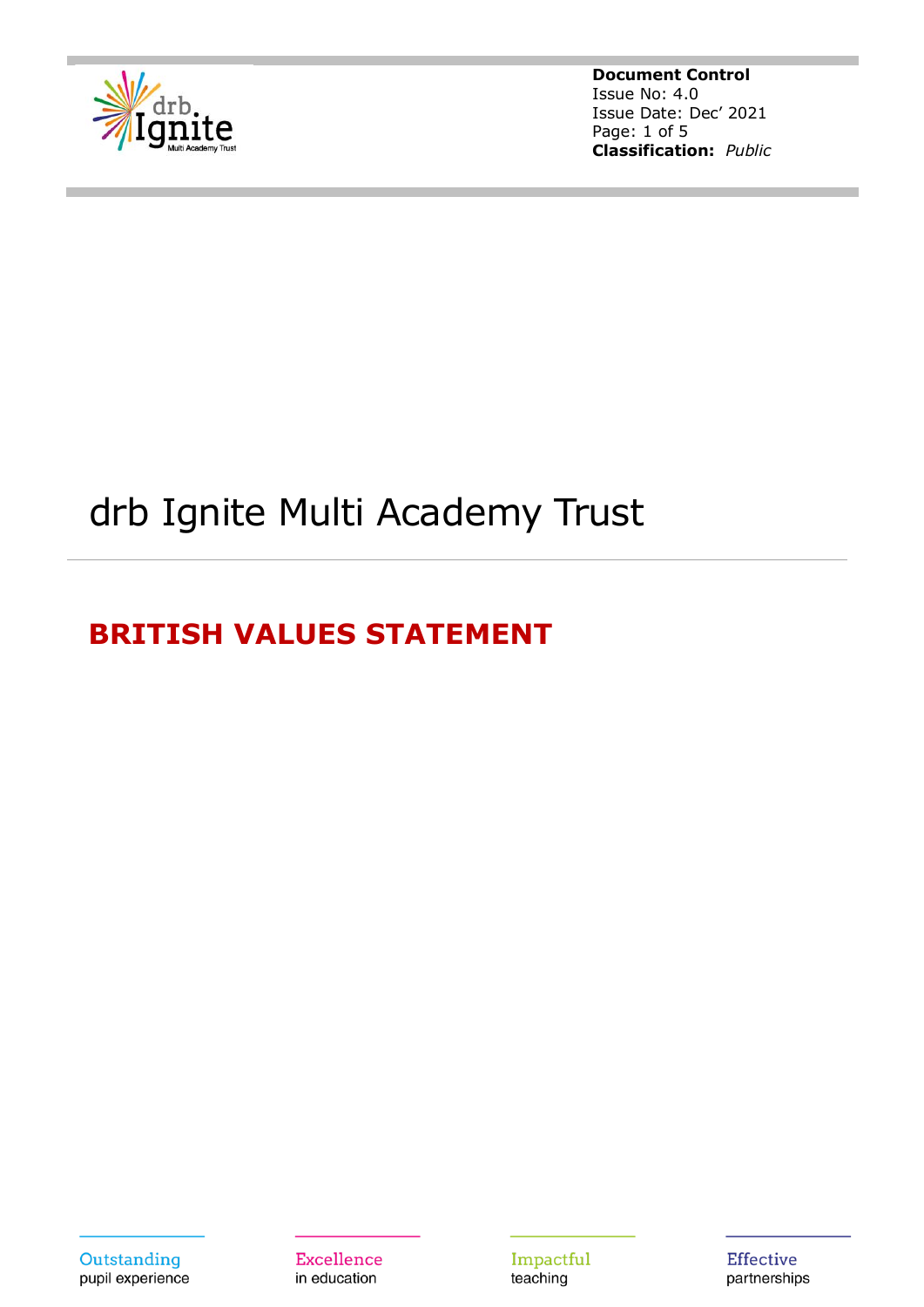

**Document Control** Issue No: 4.0 Issue Date: Dec' 2021 Page: 2 of 5 **Classification:** *Public*

#### **Trust Vision**

*all pupils achieve the highest standard of educational outcomes regardless of circumstances or background*

The Trust has been established through a shared belief that lives can be transformed by what goes on in schools. We believe that the process of teaching and learning shapes futures. To this end our vision is to give every child learning experiences that excite them and give them the power to begin to shape their own lives.

#### **Promoting fundamental British values**

In accordance with statutory DfE requirements, the Trust actively promotes British values in its schools to ensure pupils leave primary school more prepared for life in modern Britain. Pupils are encouraged to regard people of all faiths, races and cultures with respect and tolerance and to understand that while different people may hold different views about what is right and wrong, all people living in England are subject to its law. The government originally set out its definition of British values in the 2011 **Prevent Strategy**. This was reiterated in 2014. Click the following link to read more:

<https://www.gov.uk/government/news/guidance-on-promoting-british-values-in-schools-published>

#### **Five fundamental British values**

The Trust and its schools promote the five fundamental British values of:

- Democracy (culture built on freedom and equality)
- the rule of law (do the right thing)
- individual liberty (aim high, do the right thing)
- mutual respect (love others)
- tolerance of those with different faiths and beliefs (love others, do the right thing)

Actively promoting the values means challenging opinions or behaviours within our schools that are contrary to fundamental British values. In line with the Trust's vision, all staff are expected to uphold public trust in the education profession and maintain high standards of ethics and behaviour both within and outside school.

#### **Principles British values through the curriculum**

Through a rich and balanced curriculum, Trust schools support pupils to:

• develop their self-regulation, esteem and confidence

Outstanding pupil experience

Excellence in education

Impactful teaching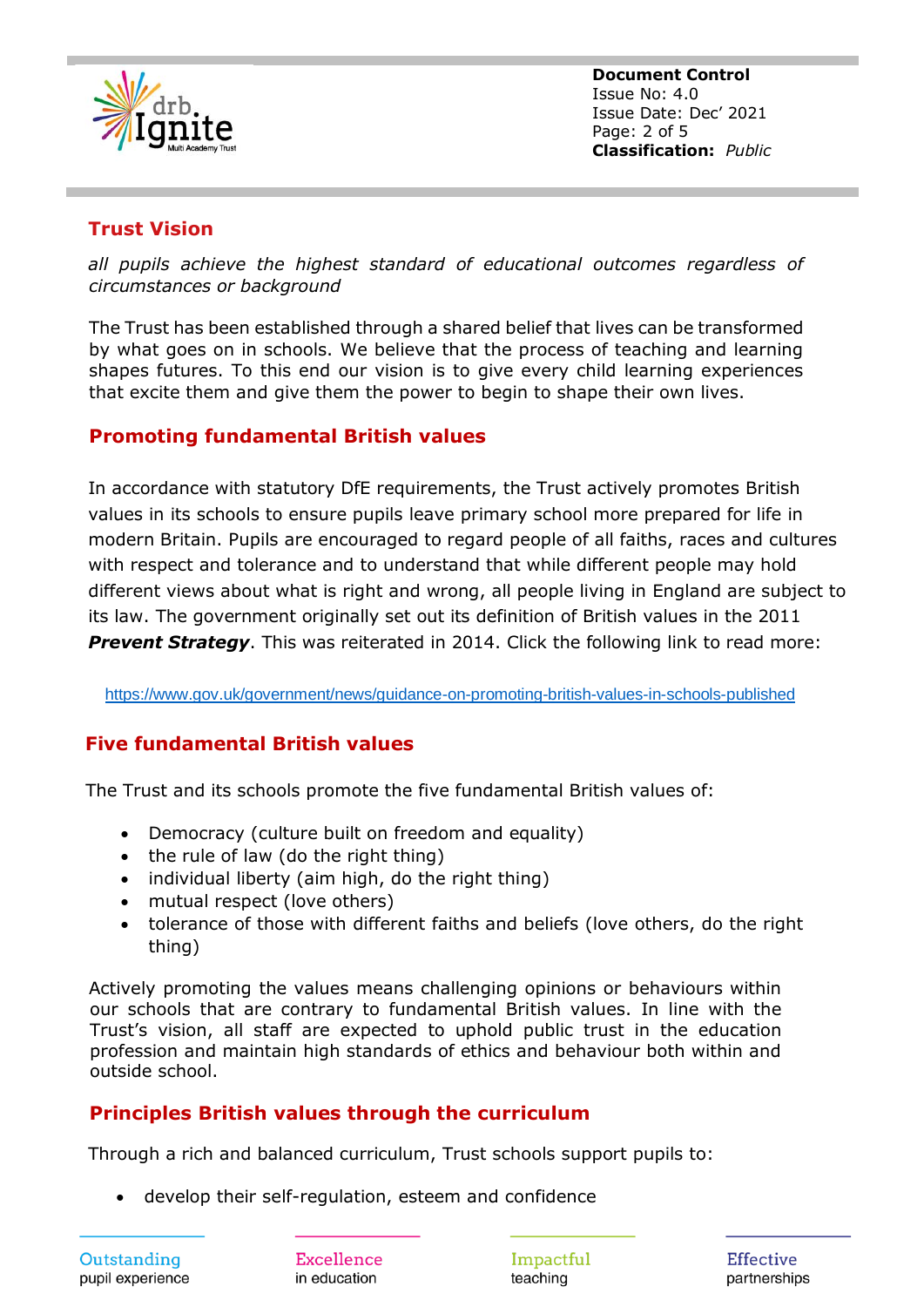

- distinguish right from wrong and to respect the civil and criminal law of England
- accept responsibility for their behaviour
- show initiative and understand how they can contribute positively to the lives of those living and working in the locality of the school and to society more widely
- acquire a broad general knowledge of and respect for public institutions and services
- understand tolerance and harmony between different cultural traditions by acquiring an appreciation of and respect for their own and other cultures
- demonstrate respect for other people at all times
- demonstrate respect for democracy and support for participation in the democratic processes, including respect for the basis on which the law is made and applied in England.

The Trust and all schools work hard to ensure that pupils move on with the strongest foundation of values upon which to build a successful life and make a valuable contribution to society as active citizens.

Schools will actively challenge pupils, staff or parents expressing opinions contrary to fundamental British Values, including views that could be considered as *extremist.* Headteachers have up-to-date training in the *Prevent Agenda* which forms part of the Home Office's *Counter Terrorism Strategy*.

## **The five key aspects of British values**

| <b>British values</b> | <b>Approaches to implementation</b>                                                                                                                                                                                                                                                                                                                                                                          |
|-----------------------|--------------------------------------------------------------------------------------------------------------------------------------------------------------------------------------------------------------------------------------------------------------------------------------------------------------------------------------------------------------------------------------------------------------|
| Democratic process    | The principle of democracy is consistently being reinforced with<br>democratic processes being used for important decisions within<br>the school community. For example, the Children's Safeguarding<br>Boards and School Councils. The principle of democracy is also<br>explored through the history and religious education curriculum<br>las well as in assemblies.                                      |
| Rule of law           | Pupils are taught school rules and expectations which are<br>highlighted by behaviour for learning and high pupil expectations.<br>Pupils are taught the value and the reasons behind the laws that<br>govern and protect us, the responsibilities that this involves and<br>the consequences when laws are broken. Visits from authorities<br>such as the Police and Fire Service reinforce these messages. |
| Individual liberty    | Pupils are actively encouraged to make independent choices, with<br>the knowledge that they are in a safe, secure and supportive<br>environment. Staff provide safe boundaries within which pupils                                                                                                                                                                                                           |

Outstanding pupil experience

Excellence in education

Impactful teaching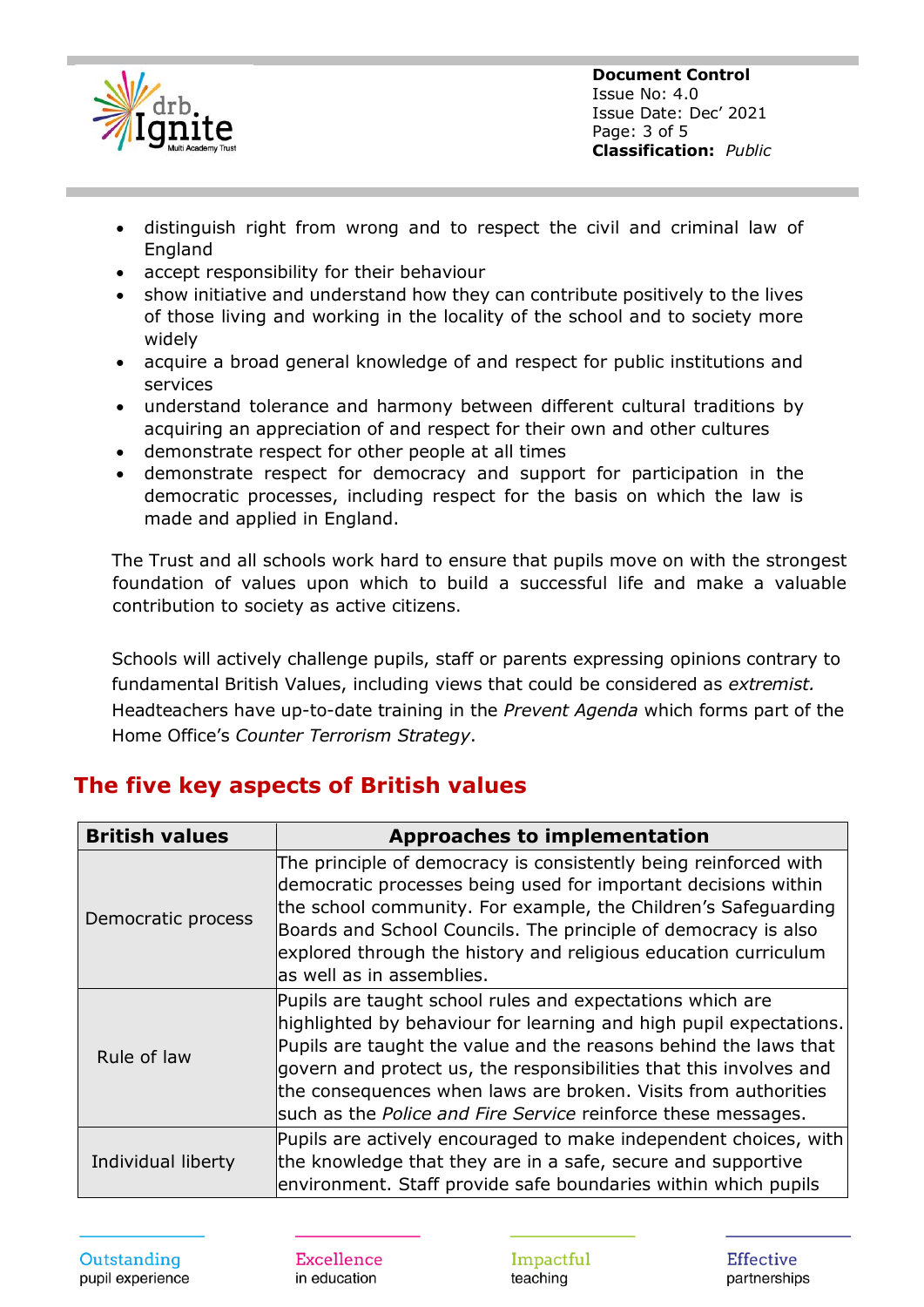

**Document Control** Issue No: 4.0 Issue Date: Dec' 2021 Page: 4 of 5 **Classification:** *Public*

|                                                          | can make informed choices. Pupils are encouraged to know,<br>understand and exercise their rights and personal freedoms and<br>are advised on how to exercise these safely, for example through<br>e-safety and independent work. All schools have a robust anti-<br>bullying culture and a comprehensive Behaviour Policy.                                                                                                                                                                                                                                                                                                         |
|----------------------------------------------------------|-------------------------------------------------------------------------------------------------------------------------------------------------------------------------------------------------------------------------------------------------------------------------------------------------------------------------------------------------------------------------------------------------------------------------------------------------------------------------------------------------------------------------------------------------------------------------------------------------------------------------------------|
| Mutual respect                                           | Respect is important in Trust schools and is reflected in both<br>vision and values. Pupils learn that their behaviours have an<br>effect on their own rights and those of others. All members of the<br>school community treat each other with respect and this is<br>reiterated through all teaching and learning environments. Mutual<br>respect is embraced throughout the curriculum, in class time and<br>in daily assemblies for pupils. This provides further opportunity<br>for pupils to express their views in a safe environment.                                                                                       |
| Tolerance of those of<br>different faiths and<br>beliefs | Pupils are equipped with the ability to understand their place in a<br>culturally diverse society and by providing opportunities to<br>experience such diversity within their own school community.<br>Pupils benefit from both external visits and visitors to school.<br>Additionally, pupils are actively encouraged to share their faith<br>and beliefs and celebrate festivities throughout the calendar year.<br>The religious education curriculum provides a broad and balanced<br>education on a range of faiths, religions and cultures. Assemblies<br>regularly focus on the topics of respect, tolerance and diversity. |

## **Monitoring and review**

| <b>Monitoring and review</b>      | <b>Trust Board</b>              |
|-----------------------------------|---------------------------------|
| <b>Links</b>                      | <b>Anti-Bullying Policy</b>     |
|                                   | <b>Behaviour Policy</b>         |
|                                   | <b>Curriculum Statement</b>     |
|                                   | Relationships and Health Policy |
| <b>Staff responsible</b>          | CEO, headteachers               |
| <b>Committee responsible</b>      | <b>Trust Board</b>              |
| <b>Reviewed</b>                   | December 2021                   |
| <b>Next review</b>                | December 2023                   |
| <b>Sign off by Chair of Trust</b> | Muld Date: December 2021        |

\*Please note that should there be any changes/further national guidance issued relevant to this Statement, it will be updated accordingly prior to the review date shown above and referred to the next Trust Board meeting.

**Excellence** in education

Impactful teaching